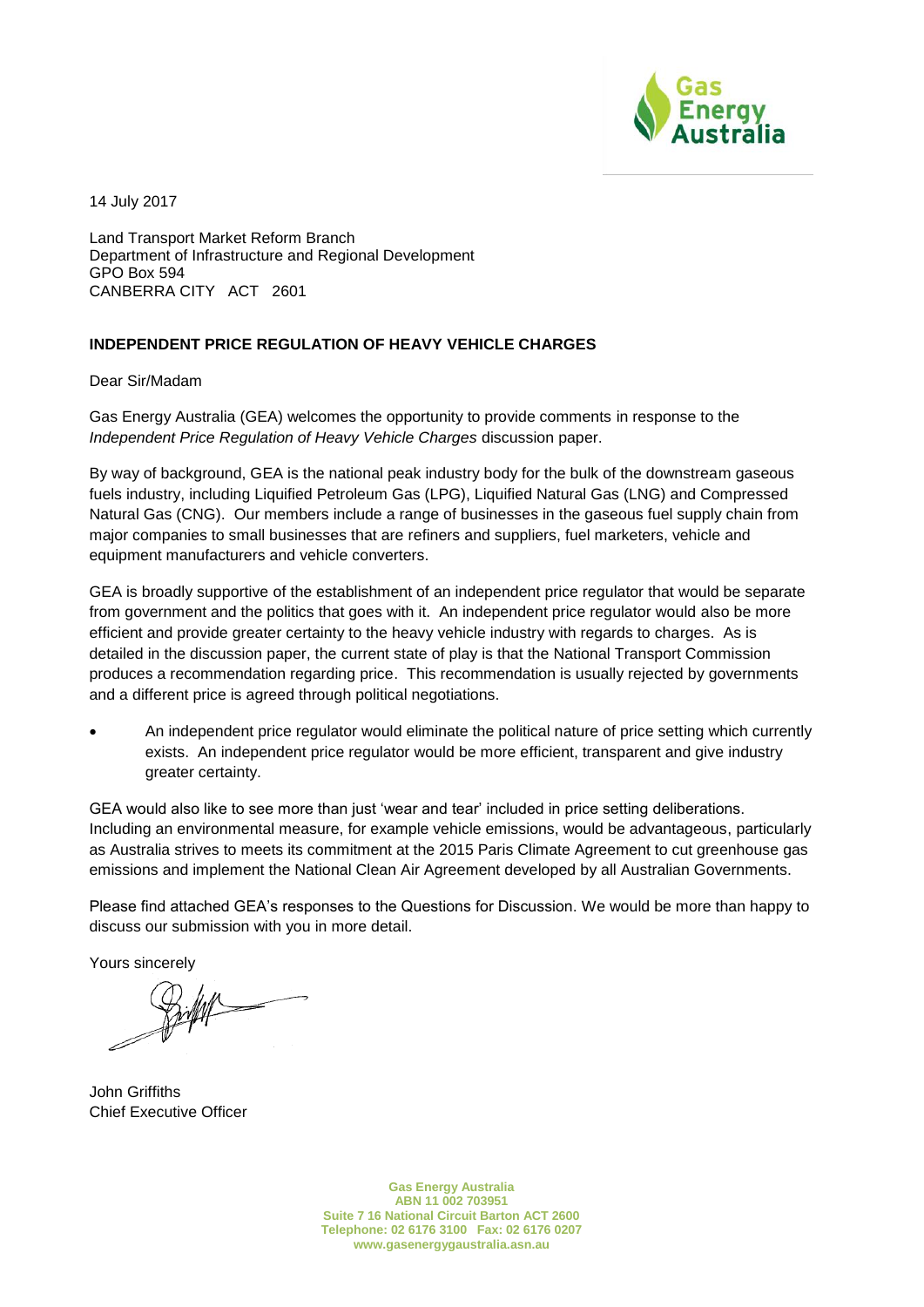

## **QUESTIONS FOR DISCUSSION**

Q1. Do you have any comments, concerns or observations in relation to the transition from the current process to independent price regulation?

Gas Energy Australia (GEA) considers that a smooth, well planned transition would give industry greater certainty. Additionally, it would provide key stakeholders with confidence that the new system would provide benefits to the sector and the community in the long run.

Q2. What do you understand independent to mean? Do the options presented in the paper accord with that meaning?

GEA agrees that a heavy vehicle pricing regulator needs to be sufficiently independent from decisions within governments around budgets, funding and service delivery. GEA considers that by making the price regulation of heavy vehicles truly independent, the politics would be removed and both industry and the government would get greater certainty and transparency.

Q3. In the short term, while the price regulator would only be regulating prices for heavy vehicle charges, could user concerns be adequately addressed through regulatory rules or is an appeal process needed?

GEA has no comments on this question.

Q4. How important is a nationally consistent approach to the regulation of heavy vehicle charges?

GEA supports the continuation of a national approach to price regulation of heavy vehicle charges. The national approach is consistent with the policy basis of the cost recovery arrangements under PAYGO as well as the regulation of safety and other standards of heavy vehicles and drivers.